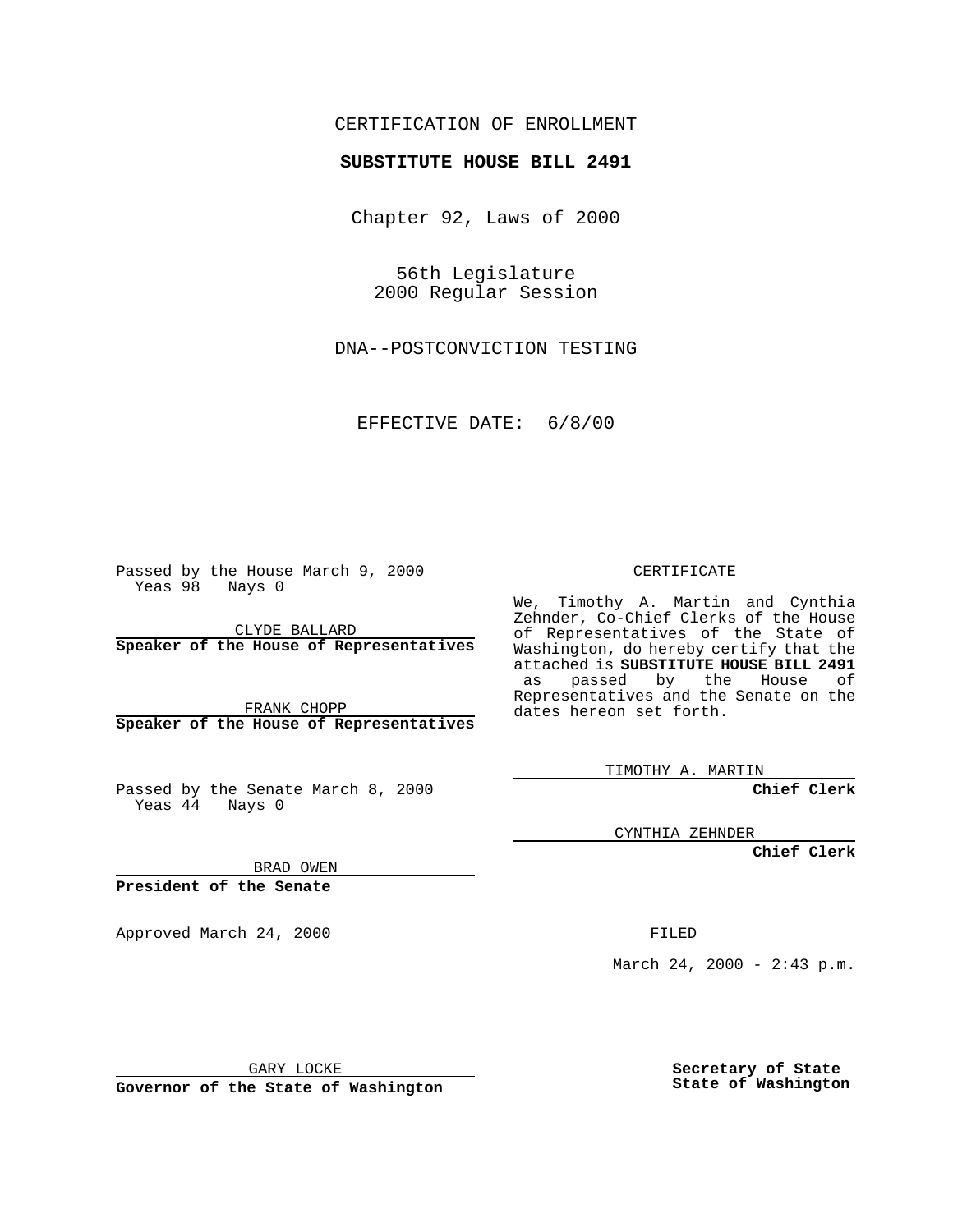## **SUBSTITUTE HOUSE BILL 2491** \_\_\_\_\_\_\_\_\_\_\_\_\_\_\_\_\_\_\_\_\_\_\_\_\_\_\_\_\_\_\_\_\_\_\_\_\_\_\_\_\_\_\_\_\_\_\_

\_\_\_\_\_\_\_\_\_\_\_\_\_\_\_\_\_\_\_\_\_\_\_\_\_\_\_\_\_\_\_\_\_\_\_\_\_\_\_\_\_\_\_\_\_\_\_

#### AS AMENDED BY THE SENATE

Passed Legislature - 2000 Regular Session

#### **State of Washington 56th Legislature 2000 Regular Session**

**By** House Committee on Appropriations (originally sponsored by Representatives Schindler, Ballasiotes, Koster, Sullivan, Esser, Wood, Crouse, Cairnes, Rockefeller, Edmonds, Mulliken, Clements, Ruderman, McDonald and Dunn)

Read first time 02/08/2000. Referred to Committee on .

1 AN ACT Relating to DNA testing of evidence; amending RCW 10.37.050; 2 adding a new section to chapter 10.73 RCW; and creating new sections.

3 BE IT ENACTED BY THE LEGISLATURE OF THE STATE OF WASHINGTON:

4 NEW SECTION. **Sec. 1.** A new section is added to chapter 10.73 RCW 5 to read as follows:

 (1) On or before December 31, 2002, a person in this state who has been sentenced to death or life imprisonment without possibility of release or parole and who has been denied postconviction DNA testing may submit a request to the county prosecutor in the county where the conviction was obtained for postconviction DNA testing, if DNA evidence was not admitted because the court ruled DNA testing did not meet acceptable scientific standards or DNA testing technology was not sufficiently developed to test the DNA evidence in the case. On and after January 1, 2003, a person must raise the DNA issues at trial or on appeal.

 (2) The prosecutor shall screen the request. The request shall be reviewed based upon the likelihood that the DNA evidence would demonstrate innocence on a more probable than not basis. Upon determining that testing should occur and the evidence still exists,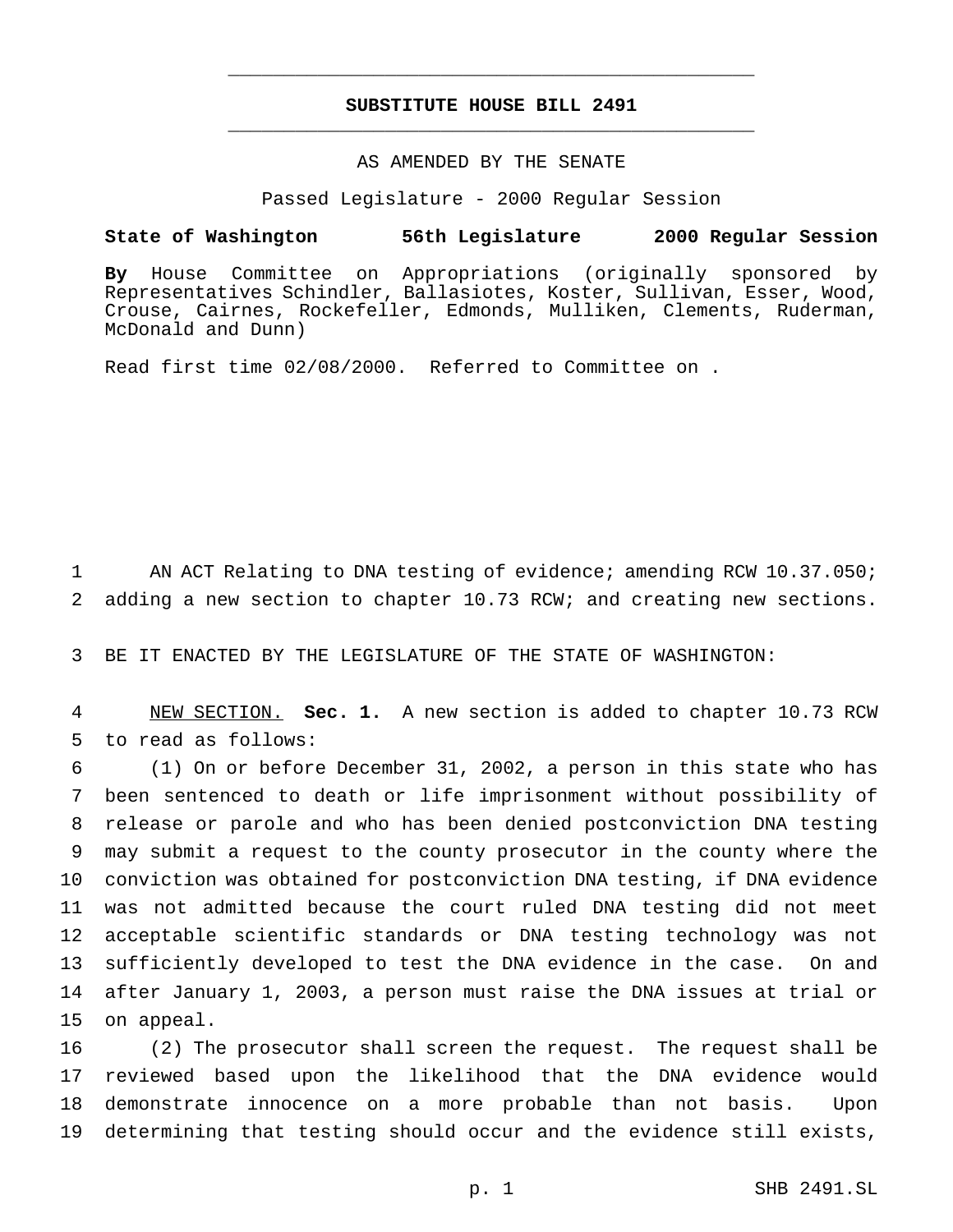the prosecutor shall request DNA testing by the Washington state patrol crime laboratory. Contact with victims shall be handled through victim/witness divisions.

 (3) A person denied a request made pursuant to subsections (1) and (2) of this section has a right to appeal his or her request within thirty days of denial of the request by the prosecutor. The appeal shall be to the attorney general's office. If the attorney general's office determines that it is likely that the DNA testing would demonstrate innocence on a more probable than not basis, then the attorney general's office shall request DNA testing by the Washington state patrol crime laboratory.

 NEW SECTION. **Sec. 2.** By December 1, 2001, the office of public defense shall prepare a report detailing the following: (1) The number of postconviction DNA test requests approved by the respective prosecutor; (2) the number of postconviction DNA test requests denied by the respective prosecutor and a summary of the basis for the denials; (3) the number of appeals for postconviction DNA testing approved by the attorney general's office; (4) the number of appeals for postconviction DNA testing denied by the attorney general's office and a summary of the basis for the denials; and (5) a summary of the results of the postconviction DNA tests conducted pursuant to section 1 (2) and (3) of this act. The report shall also provide an estimate of the number of persons convicted of crimes where DNA evidence was not admitted because the court ruled DNA testing did not meet acceptable scientific standards or where DNA testing technology was not sufficiently developed to test the DNA evidence in the case.

 **Sec. 3.** RCW 10.37.050 and 1891 c 28 s 29 are each amended to read as follows:

 The indictment or information is sufficient if it can be understood therefrom--

 (1) That it is entitled in a court having authority to receive  $((\{\text{it.}\}) )$  it;

33 (2) That it was found by a grand jury or prosecuting attorney of 34 the county in which the court was held;

 (3) That the defendant is named, or if his name cannot be 36 discovered, that he is described by a fictitious name or by reference